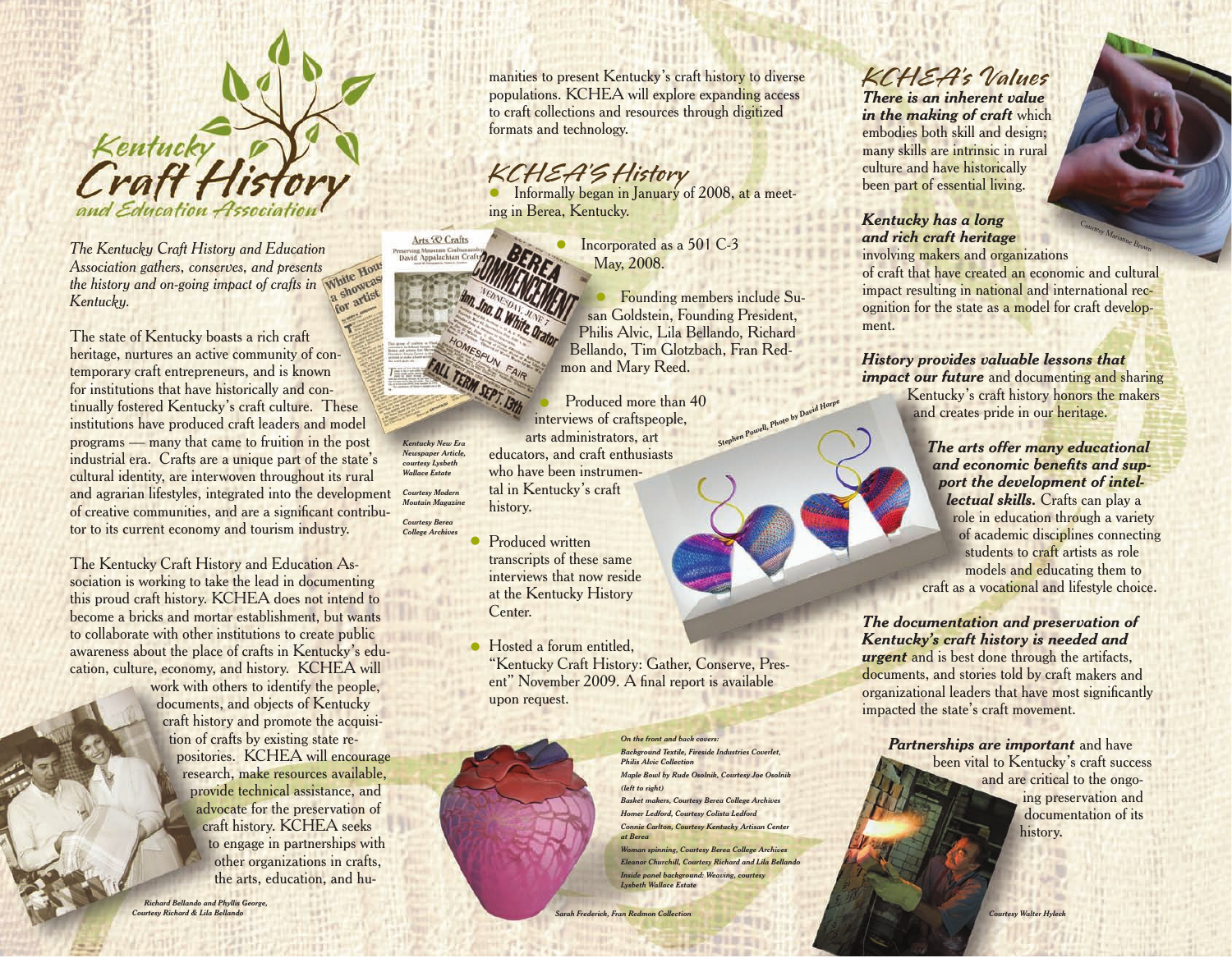*Our Kentucky Craft History is documented and preserved through:*

## **People** *the individual*

*stories of artists, leaders and significant contributors*

## **Paper** *the documents, publications,*

*photographs and written papers that record the details of events, institutions and craft artists*

*Joe Molinaro, Photo by Steve Shaffer*

# *the crafts, tools*  **Objects**

*Guild Fair Poster, Courtesy Richard & Lila Bellando*

*and materials that illuminate the traditional and creative processes*

# **What you can do** If you are a craft artist, administrator, or craft

enthusiast, KCHEA encourages you to think about ways in which you can preserve your own craft history. We hope you will make a plan to document your personal stories and protect the artifacts that are an integral part of conserving the history of crafts and their contribution to Kentucky's heritage.

*Fireside Industries Coverlet, Philis Alvic Collection*

> If you would like to participate in educational offerings, support our mission, or request more information, contact:

Kentucky Craft History and Education Association P.O Box 22363 Kentucky Lexington, KY 40522 Craft H info@kchea.org

Eentucky Wisłory and Education Association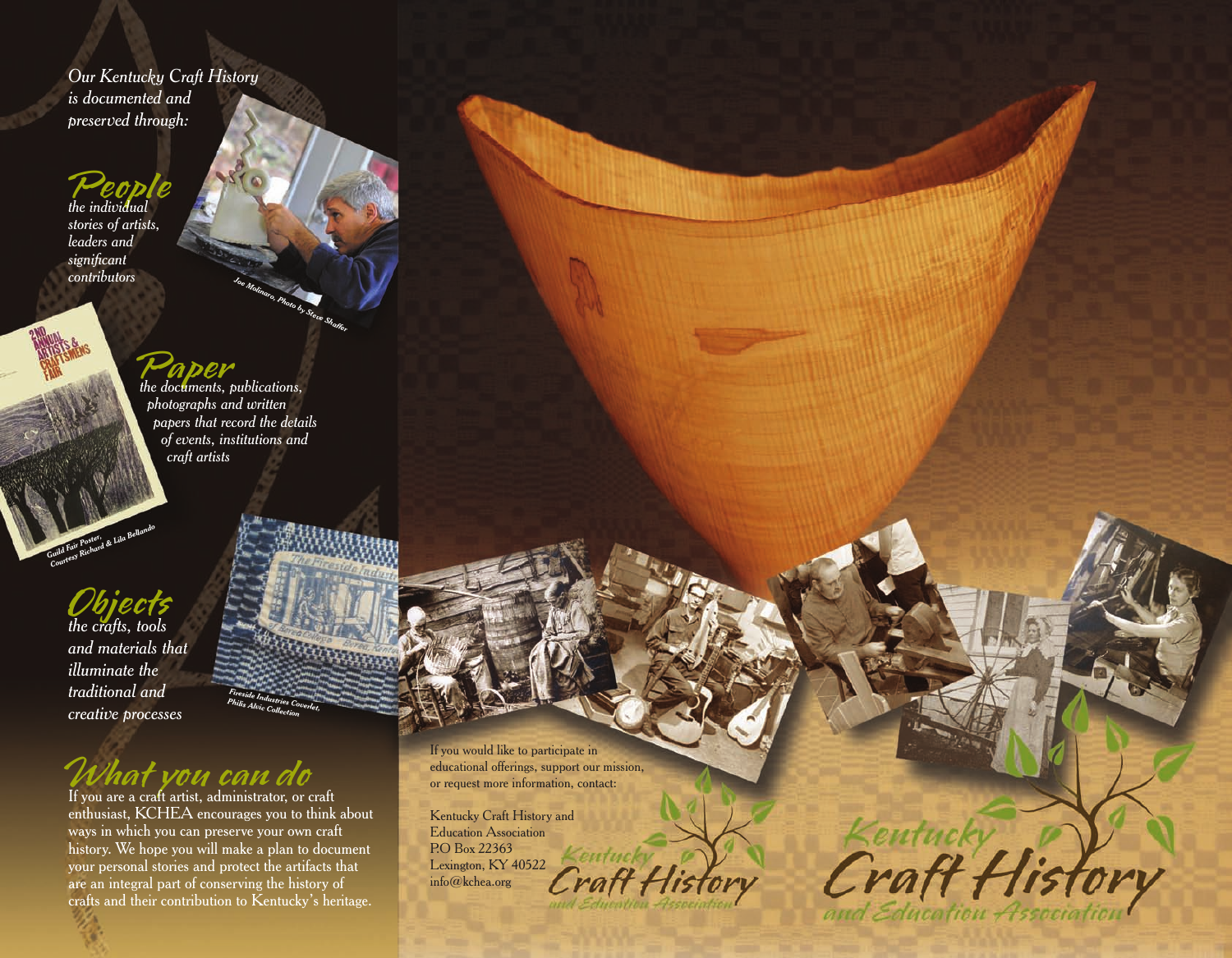

*If you believe in KCHEA's mission and would like to support the work of the organization, please consider making a contribution at one of these levels, or in any amount of your choosing.*

#### **Rude Osolnik Artist Circle**  \$25 - \$99

Given in honor of Rude Osolnik (1915-2001), Berea, Kentucky, widely admired as one of the finest woodturners in America.

#### **Friend of Kentucky Crafts**  \$100 - \$499

Do you have a personal connection and commitment to the Kentucky craft industry? This category of giving will help honor that connection and support efforts to secure its history.

#### **Made in Kentucky Partnership** \$500 - \$999

Honor artisan businesses that have played a role in continuing Kentucky's strong craft heritage for many generations.

#### **Kentucky Craft Sponsor**  $$1,000+$

Through sponsor giving, KCHEA can make great strides toward its mission of documenting Kentucky crafts' place in history and thus encouraging support for artisan businesses today.

> MAKE CHECKS PAYABLE TO: Kentucky Craft History & Education Association P.O. Box 22363 Lexington, KY 40522 info@kchea.org

*KCHEA is a 501c3 tax exempt organization. All donations are tax deductible.*